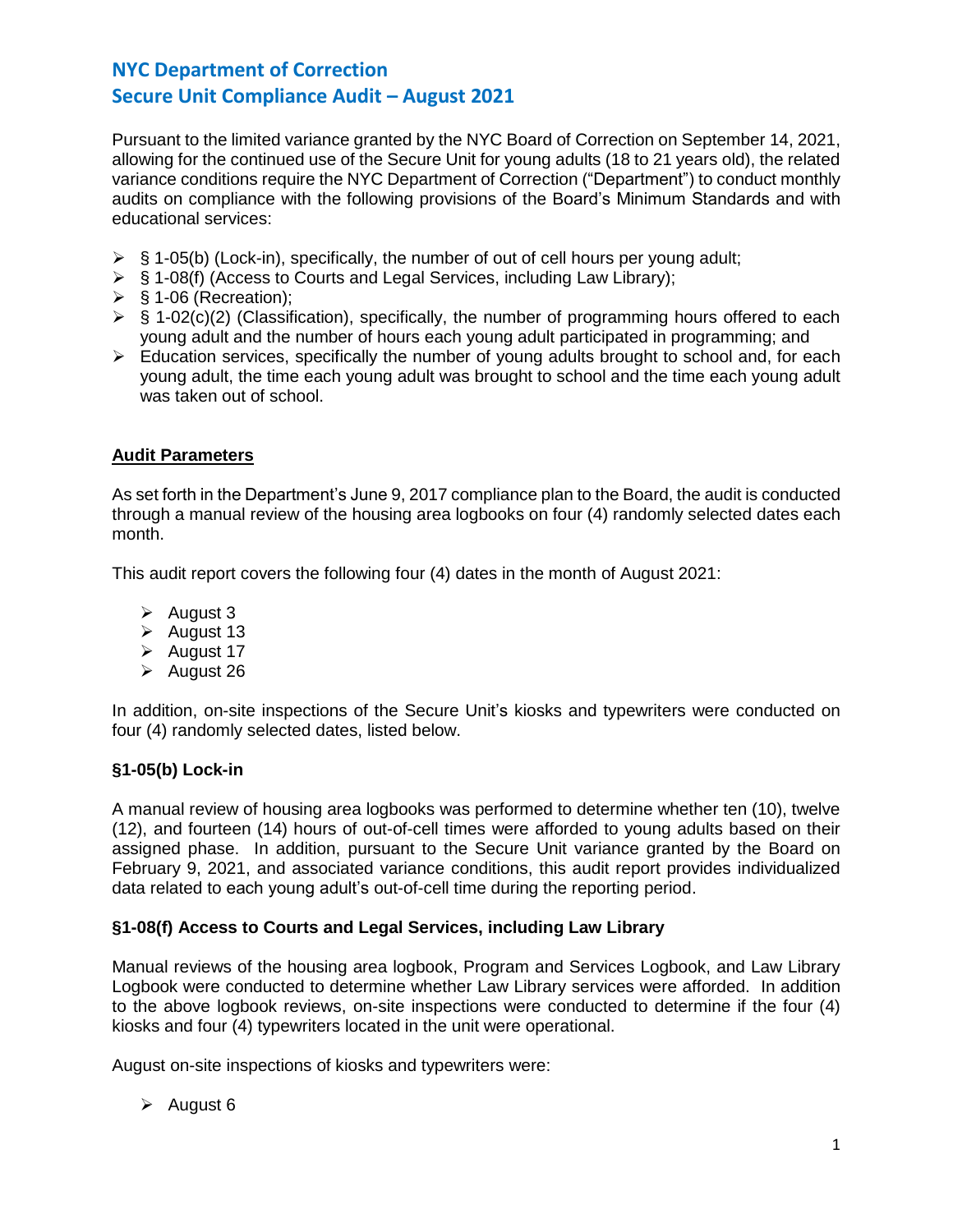- ➢ August 13
- ➢ August 20
- ➢ August 27

# **§1-06 – Recreation**

Manual reviews of the housing area logbook and Mandated Services Logbook were conducted to determine whether one (1) hour of recreation was afforded.

#### **§ 1-02(c) (2) (Classification), Provision of Programming**

A manual review of programming attendance data was conducted to determine the number of programming hours offered to each young adult and the number of hours each young adult **chooses to** participate in programming.

#### **Education**

A review was conducted to determine the number of young adults enrolled in educational services, whether they were provided with educational learning packets, and whether they **chose to** complete and return the educational learning packets.

#### **Audit Findings**

#### **§1-05(b) Lock-in**

All young adults in the Secure Unit are required to be afforded lock-out hours based on their housing phase: ten (10) hours in Phase 1, twelve (12) hours in Phase 2, and fourteen (14) hours in Phase 3. On August 17, 2021, the scheduled lock-out time for 5:00 a.m. was delayed and did not occur until 6:10 a.m. for all three phases. The delayed scheduled lock-out was due to staff shortage.

The Lock-in/Lock-out Tracking Logbook captures individualized data on an hourly basis related to each young adult's time in and out of his cell. On any given day, a young adult may be out to court or transferred in or out of the Secure Unit. Depending on the length of time these young adults are in the housing unit, they may not be included in the out-of-cell time reporting.

#### **Phase 1**

Young adults in Phase 1 are afforded ten (10) hours out of cell time each day. Listed below is individualized data related to each young adult's total out of cell time in Phase 1, based on a manual review of the Lock-in/Lock-out Tracking Logbook, for the dates audited. The out of cell time is the hours each day that a young adult **chooses to** be out of his cell during institutional lock-out periods. The data reflects the young adults present in the unit for institutional lock-outs on each audit date.

#### **August 3, 2021**

1. There was one (1) young adult in Phase 1; his out of cell time on this audit date was 8 hours 59 minutes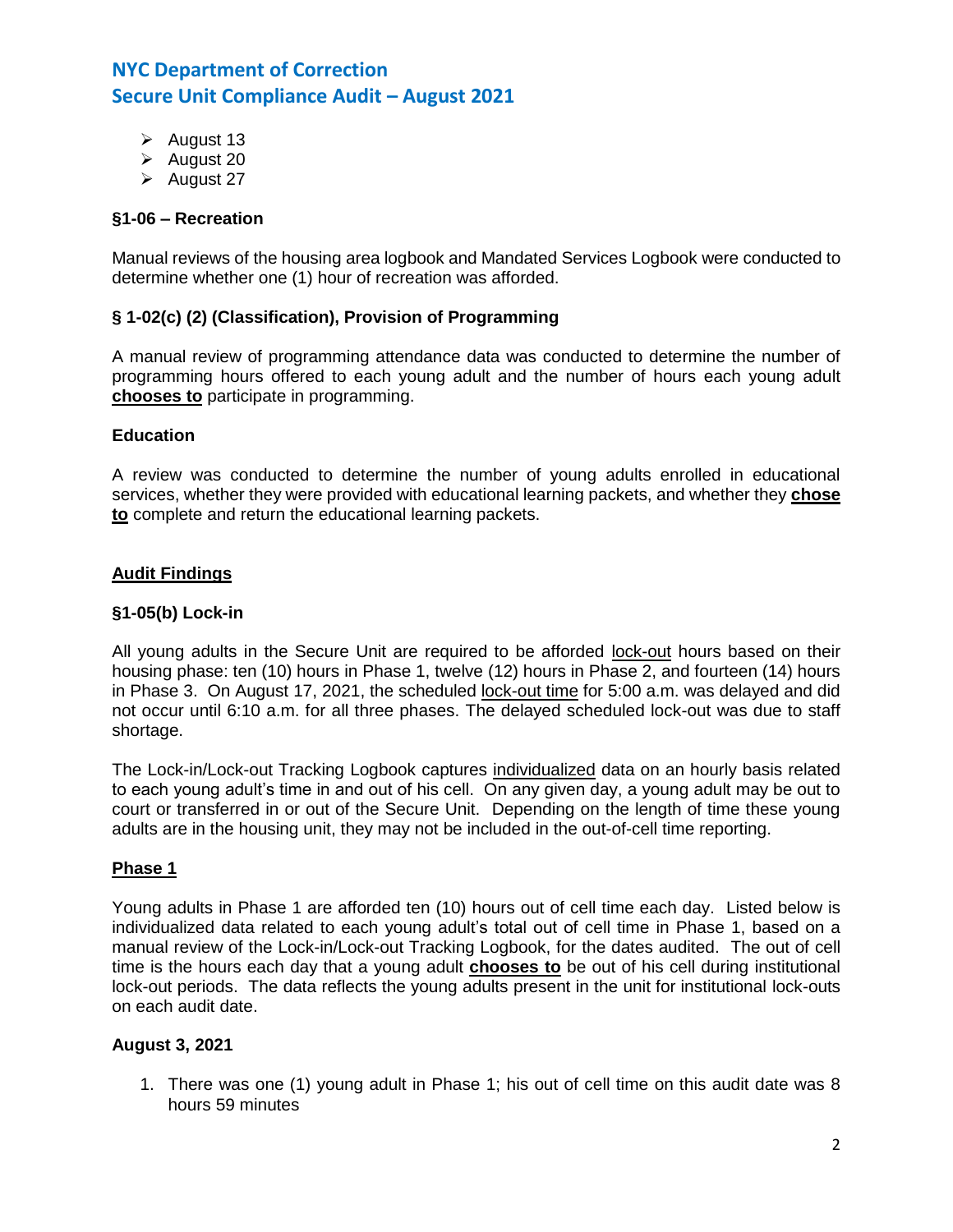# **August 13, 2021**

There were three (3) young adults in Phase 1; their out of cell times on this audit date were:

- 1. 11 hour 59 minutes
- 2. 12 hour 59 minutes
- 3. 5 hours

#### **August 17, 2021**

There were three (3) young adults in Phase 1; their out of cell times on this audit date were:

- 1. 9 hours 59 minutes
- 2. 4 hours 59 minutes, young adult was out to court for most of the day
- 3. 8 hours

#### **August 26, 2021**

There were five (5) young adults in Phase 1; their out of cell times on this audit date were:

- 1. 10 hours
- 2. 12 hours
- 3. 8 hours
- 4. 9 hours
- 5. 10 hours

# **Phase 2**

Young adults in Phase 2 are afforded twelve (12) hours out of cell time each day. Listed below is individualized data related to each young adult's total out of cell time in Phase 2, based on a manual review of the Lock-in/Lock-out Tracking Logbook, for the dates audited. The out of cell time is the hours each day that a young adult **chooses to** be out of his cell during institutional lock-out periods. The data reflects the young adults present in the unit for institutional lock-outs on each audit date.

# **August 3, 2021**

There were seven (7) young adults in Phase 2; their out of cell times on this adult date were:

- 1. 7 hours
- 2. 8 hours
- 3. 8 hours
- 4. 12 hours
- 5. 10 hours
- 6. 8 hours
- 7. 13 hours 58 minutes

# **August 13, 2021**

There were seven (7) young adults in Phase 2; their out of cell times on this adult date were: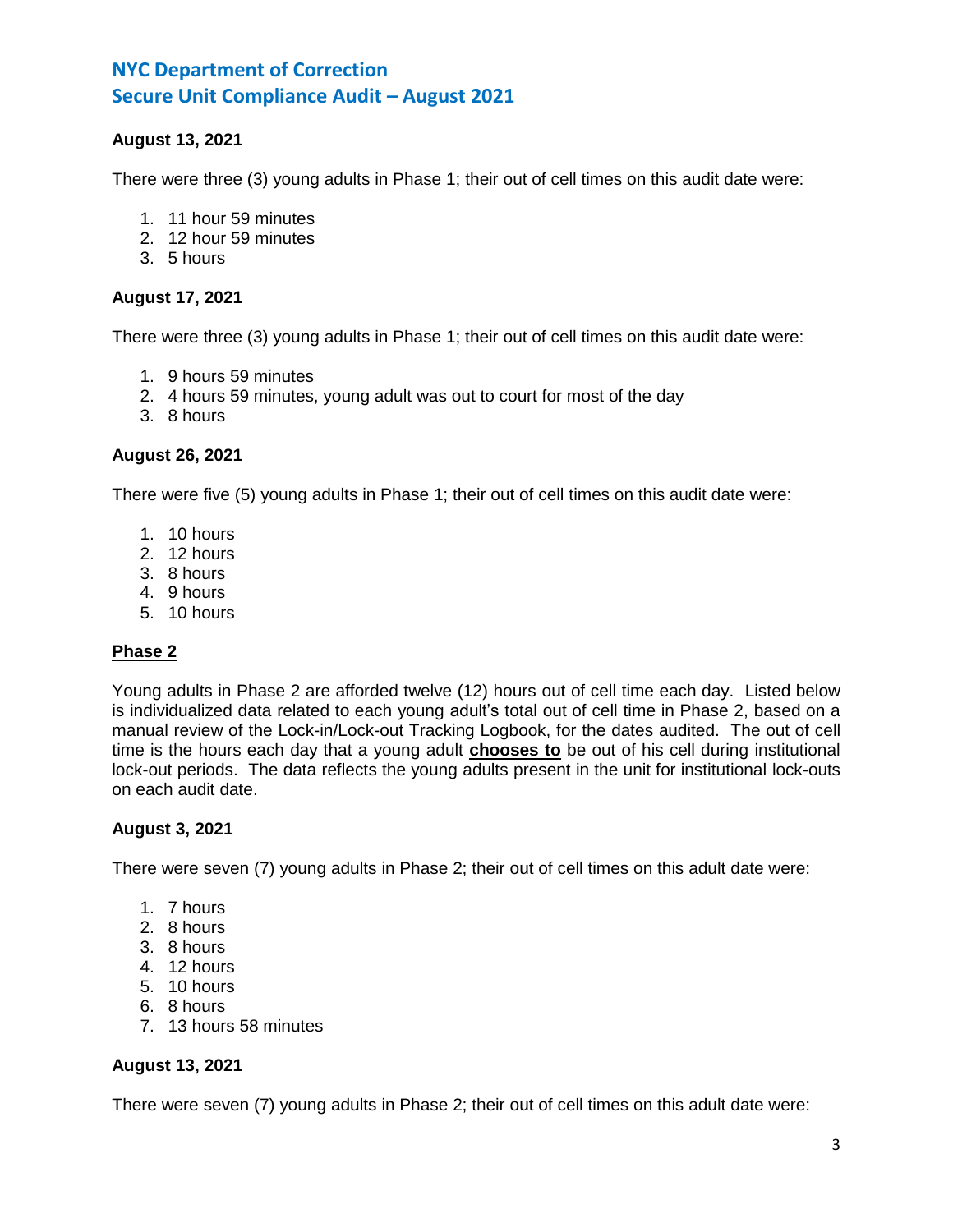- 1. 12 hours 59 minutes
- 2. 2 hours, young adult **chose not** to participate in the majority of out of cell time
- 3. 12 hours 59 minutes
- 4. 12 hours 59 minutes
- 5. 12 hours 59 minutes
- 6. 12 hours 59 minutes
- 7. 9 hours 59 minutes

#### **August 17, 2021**

There were three (3) young adults in Phase 2; their out of cell times on this adult date were:

- 1. 7 hours 59 minutes
- 2. 9 hours
- 3. 5 hours

#### **August 26, 2021**

There were no young adults in Phase 2 on this audit date.

#### **Phase 3**

Young adults in Phase 3 are afforded fourteen (14) hours out of cell time each day. Listed below is individualized data related to each young adult's total out of cell time in Phase 3, based on a manual review of the Lock-in/Lock-out Tracking Logbook, for the dates audited. The out of cell time is the hours each day that a young adult **chooses to** be out of his cell during institutional lock-out periods. The data reflects the young adults present in the unit for institutional lock-outs on each audit date.

# **August 3, 2021**

There were four (4) young adults in Phase 3; their out of cell times on this audit date were:

- 1. 9 hours
- 2. 12 hours
- 3. 12 hours
- 4. 8 hours

#### **August 13, 2021**

There were two (2) young adults in Phase 3; their out of cell times on this audit date were:

- 1. 3 hours; young adult **chose not** to participate in the majority of out of cell time
- 2. 6 hours

#### **August 17, 2021**

There were six (6) young adults in Phase 3; their out of cell times on this audit date were: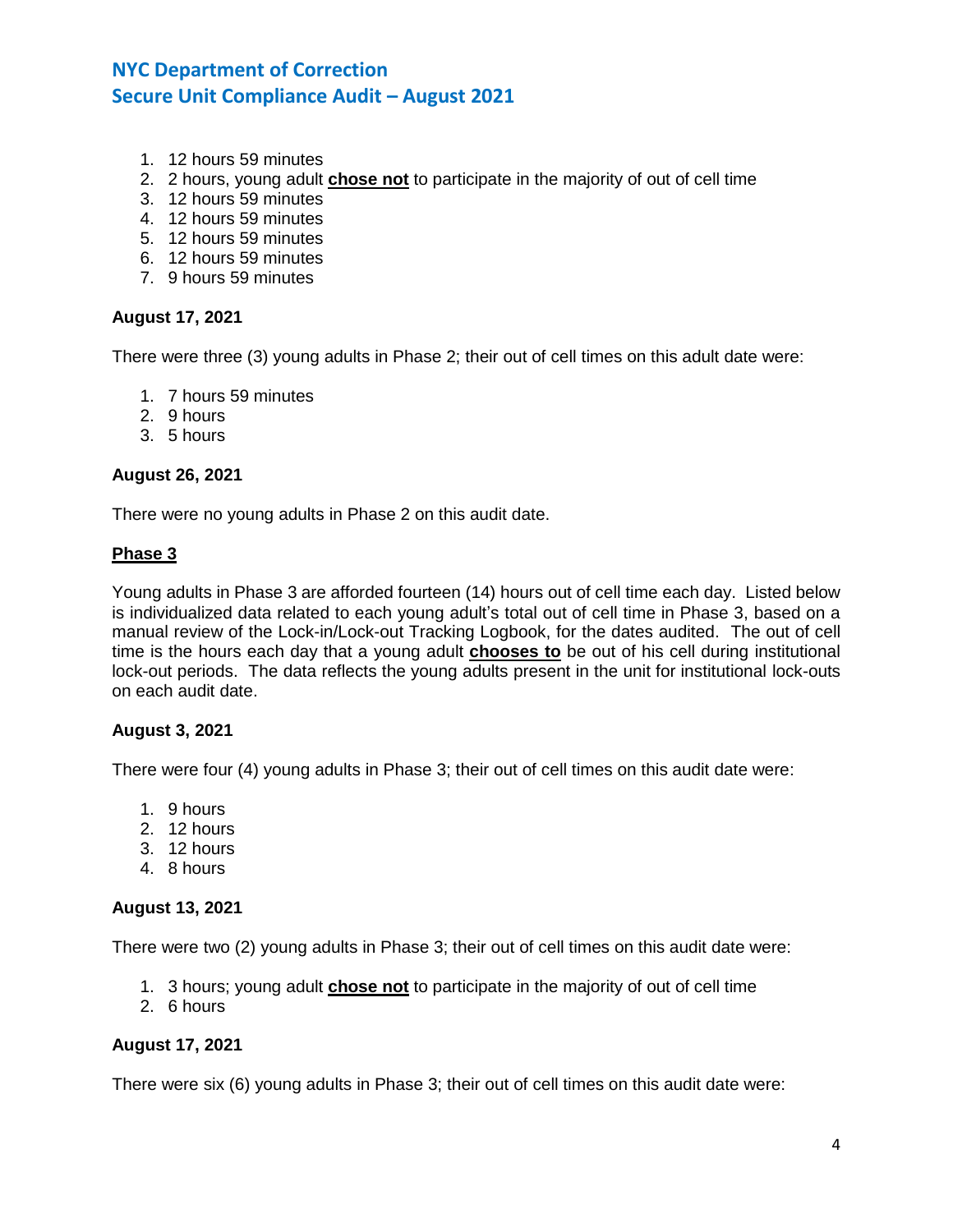- 1. 12 hours 59 minutes
- 2. 13 hours 59 minutes
- 3. 9 hours
- 4. 8 hours
- 5. 5 hours; young adult **chose not** to participate in the majority of out of cell time
- 6. 5 hours; young adult **chose not** to participate in the majority of out of cell time

#### **August 26, 2021**

There were six (6) young adults in Phase 3; their out of cell times on this audit date were:

- 1. 12 hours 59 minutes
- 2. 12 hours 59 minutes
- 3. 12 hours 59 minutes
- 4. 12 hours 59 minutes
- 5. 5 hours; young adult **chose not** to participate in the majority of out of cell time
- 6. 8 hours; young adult **chose not** to participate in the majority of out of cell time

#### **§1-08(f) Access to Courts and Legal Services, including Law Library**

#### Law Library Coordinator

A manual review of the Programs and Services Logbook, housing area logbook and Law Library Logbook, revealed that the Law Library Coordinator was in the unit to provide assistance on two (2) of the four (4) audit dates – August 3 and August 13, 2021. The Law Library Coordinator's time for these two (2) audit dates audited was in compliance with the provisions of the Board's Minimum Standards i.e., a minimum of two (2) hours.

For the remaining two (2) audit dates, August 17 and August 26, 2021, Law Library services were not provided in the Secure Unit due to unscheduled absences by the Law Library Coordinator.

#### **August 3, 2021**

There were twelve (12) young adults in the Secure Unit on this audit date. Of the twelve (12) young adults, two (2) young adults **chose to** request and were provided Law Library services on this audit date. The arrival and departure times for the Law Library Coordinator on this audit date were:

• Arrived 11:30 a.m. / Departed 6:06 p.m.

#### **August 13, 2021**

There were twelve (12) young adults in the Secure Unit on this audit date. Of the twelve (12) young adults, two (2) young adults **chose to** request and were provided Law Library services on this audit date. The arrival and departure times for the Law Library Coordinator on this audit date were:

• Arrived 11:00 a.m. / Departed 5:05 p.m.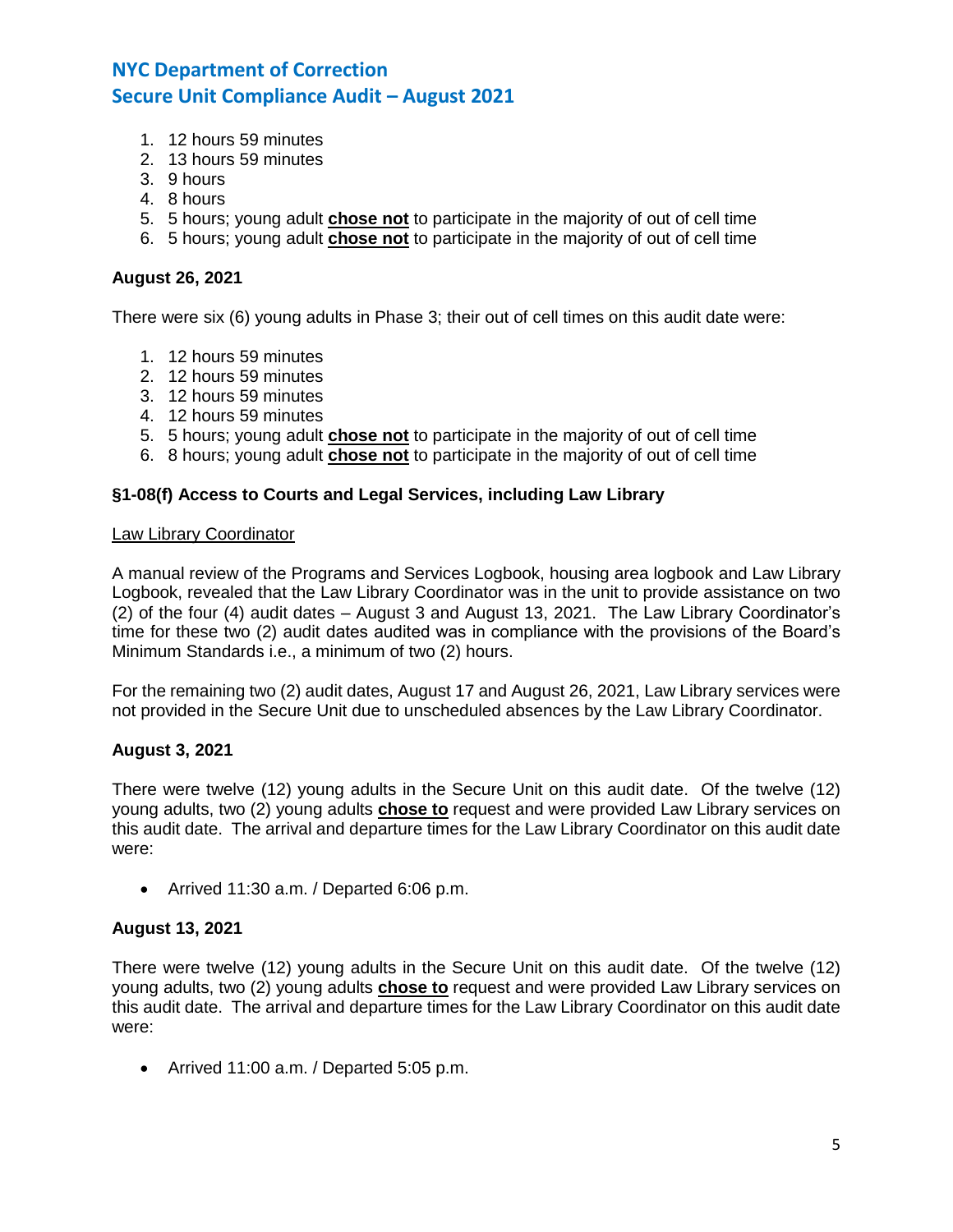# **August 17, 2021**

There were twelve (12) young adults in the Secure Unit on this audit date. Law library services were not provided on this audit date due to the Law Library Coordinator's unscheduled absence.

#### **August 26, 2021**

There were eleven (11) young adults in the Secure Unit on this audit date. Law library services were not provided on this audit date due to the Law Library Coordinator's unscheduled absence.

#### Kiosks and Typewriters

As noted above, the kiosks and typewriters were inspected on four (4) dates during the audit period – August 6, 13, 20, and 27, 2021.

#### Typewriters:

On two (2) of the four (4) audit dates, August 6 and August 13, 2021, two (2) of the four (4) typewriters were inoperable. For the remaining two (2) audit dates – August 20 and 27, 2021 – three (3) of the four (4) typewriters were inoperable.

#### Kiosks:

On the four (4) audit dates, August 6, 13, 20, and 27, 2021, all four (4) kiosks were inoperable. According to the Director of Law Libraries, the kiosks can become inoperable due to prolonged inactivity. Legal Coordinators reactivate the kiosks' servers when possible.

# **§1-06 – Recreation**

All young adults in the Secure Unit are afforded a minimum of one (1) hour of recreation per day, seven (7) days per week, in the outdoor recreation area, except in inclement weather when the indoor recreation area is used.

The audit reviewed recreational data for each of the four (4) dates – August 3, 13, 17, and 26, 2021 – to ascertain the total number of young adults that **chose to** participate in recreation.

On two (2) of the four (4) audit dates – August 3 and August 26, 2021 – recreation was afforded to all young adults in the Secure Unit. For the two (2) remaining audit dates, August 13 and 17, 2021, recreation was not afforded to young adults in the Secure Unit.

# **August 3, 2021**

There were twelve (12) young adults in the Secure Unit on this audit date. Please note the following:

- Four (4) young adults **chose to** participate in afforded recreation.
- Eight (8) young adults **chose not** to participate in afforded recreation.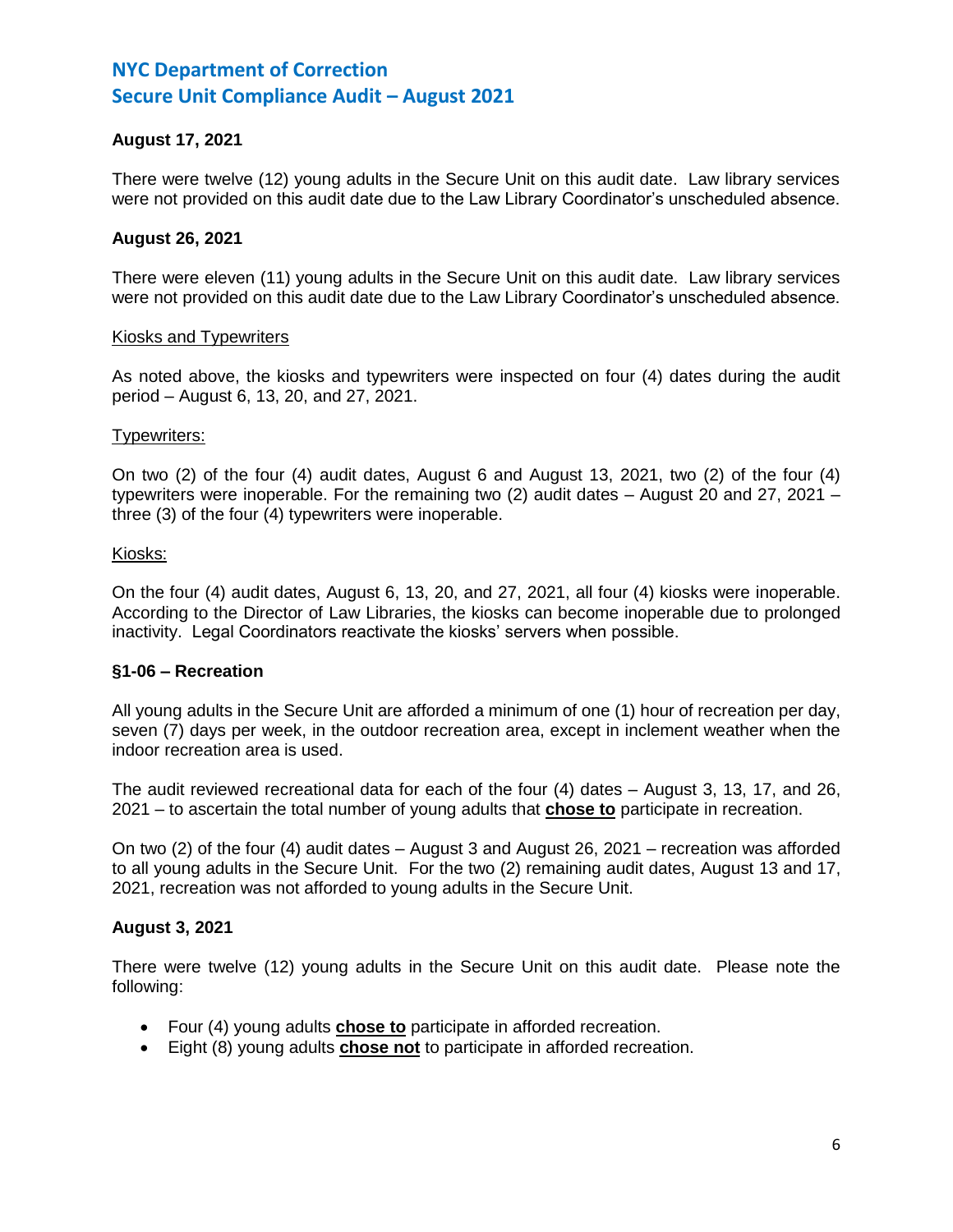# **August 13, 2021**

There were twelve (12) young adults in the Secure Unit on this audit date. Recreation could not be afforded on this audit date due to staffing challenges related to the Department's COVID-19 response.

# **August 17, 2021**

There were twelve (12) young adults in the Secure Unit on this audit date. Recreation could not be afforded on this audit date due to staffing challenges related to the Department's COVID-19 response.

# **August 26, 2021**

There were eleven (11) young adults in the Secure Unit on this audit date. Please note the following:

- Five (5) young adults **chose to** participate in afforded recreation.
- Six (6) young adults **chose not** to participate in afforded recreation.

# **§ 1-02(c) (2) (Classification), Provision of Programming**

In the Secure Unit, programming is afforded to young adults during their out of cell time based on the corresponding phase they are in within the unit they are housed. The out of cell time increases incrementally from one phase to the next: ten (10) hours in Phase 1, to twelve (12) hours in Phase 2, to fourteen (14) hours in Phase 3. Young adults are offered programming through the availability of books and self-guided programming packets developed by community partners. The self-guided programming packets comprise a variety of activities, including interactive journaling books, anger management exercises, goal setting and coping skills, reading materials and worksheets, and creative arts activities. In-person programming through Individual Counseling, Structured Recreation, and Group Counseling are provided in addition to being available upon request to young adults in the Secure Unit. Social services are afforded by counselors, which can either be requested by a social service slip or during a counselor's tour when an inquiry is made that may be designated as social service. Social service includes the provision or referral of a support service, or case management-related engagement and discussion.

The audit revealed programming attendance data on each of the four (4) audit dates to ascertain the number of programming hours offered to each young adult and the number of hours each young adult **chose to** participate in programming. Programming participation hours are based on the number of hours each young adult **chose to** participate in programming.

The data reflects the young adults present in the housing area during programming on each audit date. In-person programming in the Secure Unit was not afforded to young adults on two (2) of the four (4) audit dates – August 3 and August 13, 2021. For the remaining audit dates, August 17 and 26, 2021, in-person programming was afforded.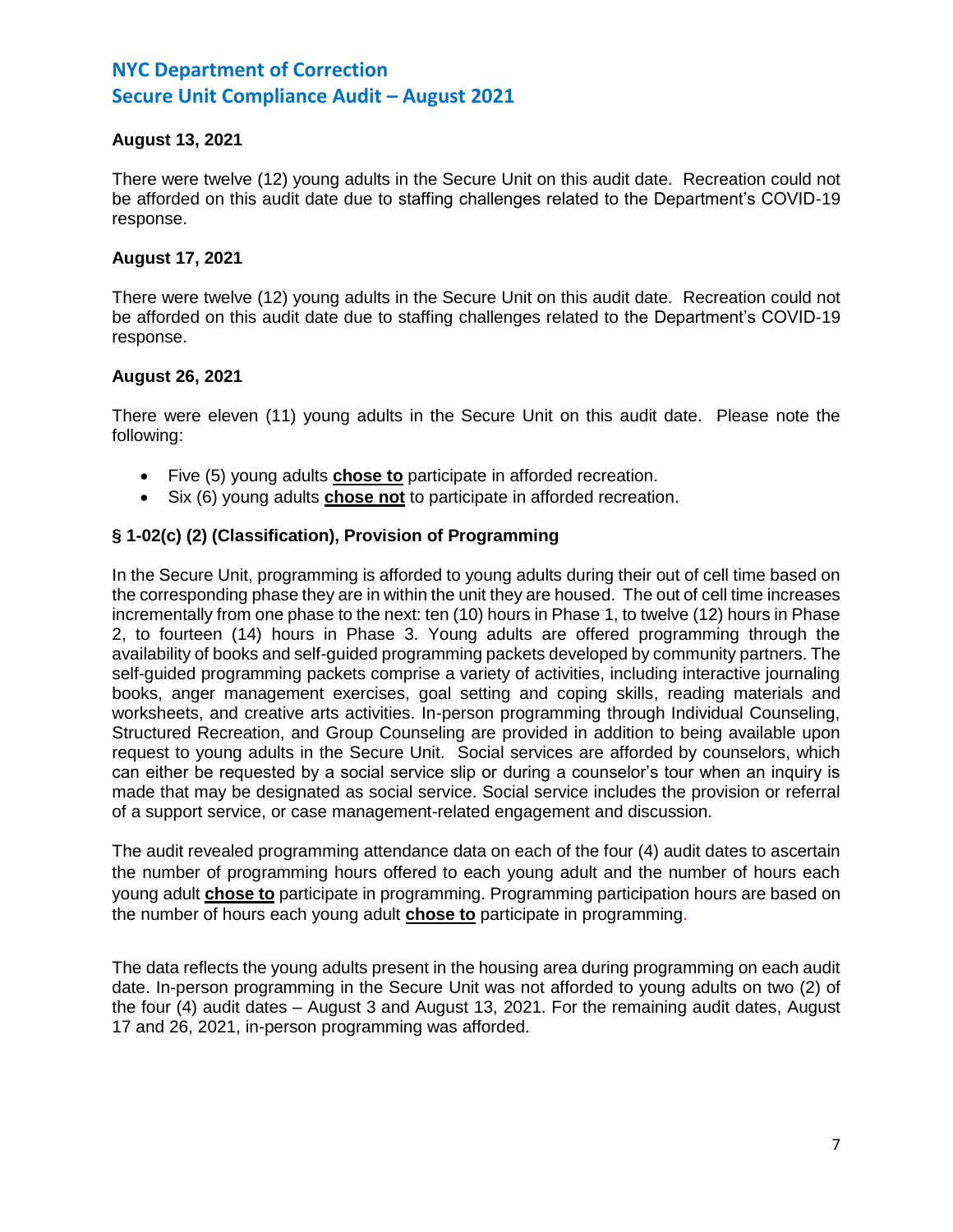# **August 3, 2021**

There were twelve (12) young adults housed in the Secure Unit on this audit date. In-person programming was not offered to the twelve (12) young adults on this audit date due to a staff meeting.

# **August 13, 2021**

There were twelve (12) young adults housed in the Secure Unit on this audit date. In-person programming was not offered to the twelve (12) young adults on this audit date due to staff on annual leave.

# **August 17, 2021**

There were twelve (12) young adults housed in the Secure Unit on this audit date.

Quad A – There were two (2) young adults in this quad.

- $\div$  Two (2) hours of in-person programming were offered to the (2) young adults in this quad.
	- o Two (2) young adults in Phase 2 were offered and **chose to** participate in two (2) hours of in-person programming.

Quad B – There were two (2) young adults in this quad.

- ❖ Up to five (5) hours and forty-five (45) minutes of in-person programming was offered to the two (2) young adults in this quad.
	- o One (1) young adult in Phase 3 was offered and **chose to** participate in five (5) hours and forty-five (45) minutes of in-person programming.
	- $\circ$  One (1) young adult in Phase 3 was offered four (4) hours and thirty (30) minutes of in-person programming. He **chose not** to participate in the remaining in-person programming.

Quad C – There were five (5) young adults in this quad.

- ❖ Up to two (2) hours and thirty-five (35) minutes of in-person programming were offered to the five (5) young adults in this quad.
	- $\circ$  One (1) young adult in Phase 3 was offered two (2) hours and ten (10) minutes of in-person programming. He **chose to** participate in ten (10) minutes of in-person programming and **chose not** to participate in all remaining in-person programming.
	- o One (1) young adult in Phase 3 was offered two (2) hours and thirty-five (35) minutes of in-person programming. He **chose to** participate in thirtyfive (35) minutes of in-person programming and **chose not** to participate in all remaining in-person programming.
	- $\circ$  Two (2) young adults, one in Phase 1 and the other in Phase 2, were offered and **chose to** participate in two (2) hours of in-person programming.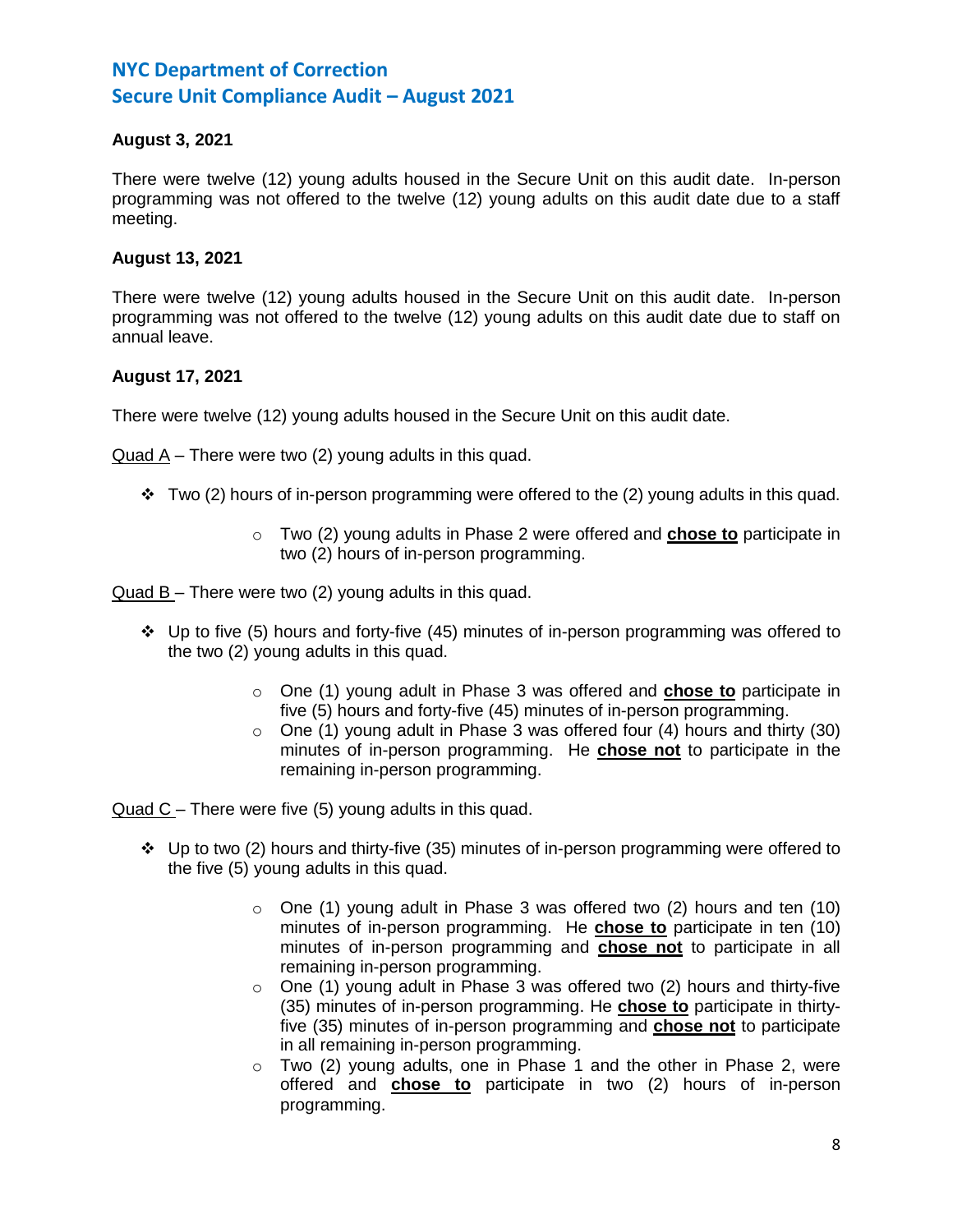o One (1) young adult in Phase 3 was offered and **chose to** participate two (2) hours and thirty (30) of in-person programming.

Quad D – There were three (3) young adults in this quad.

- ❖ Up to two (2) hours and twenty (20) minutes of in-person programming was offered to the two (2) young adults in this quad.
	- o One (1) young adult in Phase 3 was offered and **chose to** participate in two (2) hours and fifteen (15) minutes of in-person programming.
	- o One (1) young adult in Phase 1 was offered and **chose to** participate in two (2) hours and twenty (20) minutes of in-person programming.
	- o One (1) young adult in Phase 1 was out to court during afforded in-person programming.

# **August 26, 2021**

There were eleven (11) young adults housed in the Secure Unit on this audit date.

Quad A – There were two (2) young adults in this quad.

- ❖ Up to two (2) hours and nine (9) minutes of in-person programming was offered to the two (2) young adults in this quad.
	- o One (1) young adult in Phase 3 was offered and **chose to** participate in two (2) hours and nine (9) minutes of in-person programming.
	- o One (1) young adult in Phase 3 was offered and **chose to** participate in two (2) hours and seven (7) minutes of in-person programming.

Quad B – There were two (2) young adults in this quad.

- ❖ Up to two (2) hours and twenty (20) minutes of in-person programming was offered to the two (2) young adults in this quad.
	- o One (1) young adult in Phase 3 was offered and **chose to** participate in two (2) hours and twenty (20) minutes of in-person programming.
	- o One (1) young adult in Phase 1 was offered and **chose to** participate in two (2) hours and ten (10) minutes of in-person programming.

Quad C – There were five (5) young adults in this quad.

- ❖ Up to two (2) hours and fifteen (15) minutes of in-person programming was offered to the five (5) young adults in this quad.
	- o One (1) young adult in Phase 3 was offered and **chose to** participate in two (2) hours and ten (10) minutes of in-person programming.
	- o One (1) young adult in Phase 1 was offered and **chose to** participate in two (2) hours of in-person programming.
	- o One (1) young adult in Phase 3 was offered and **chose to** participate in two (2) hours and fifteen (15) minutes of in-person programming.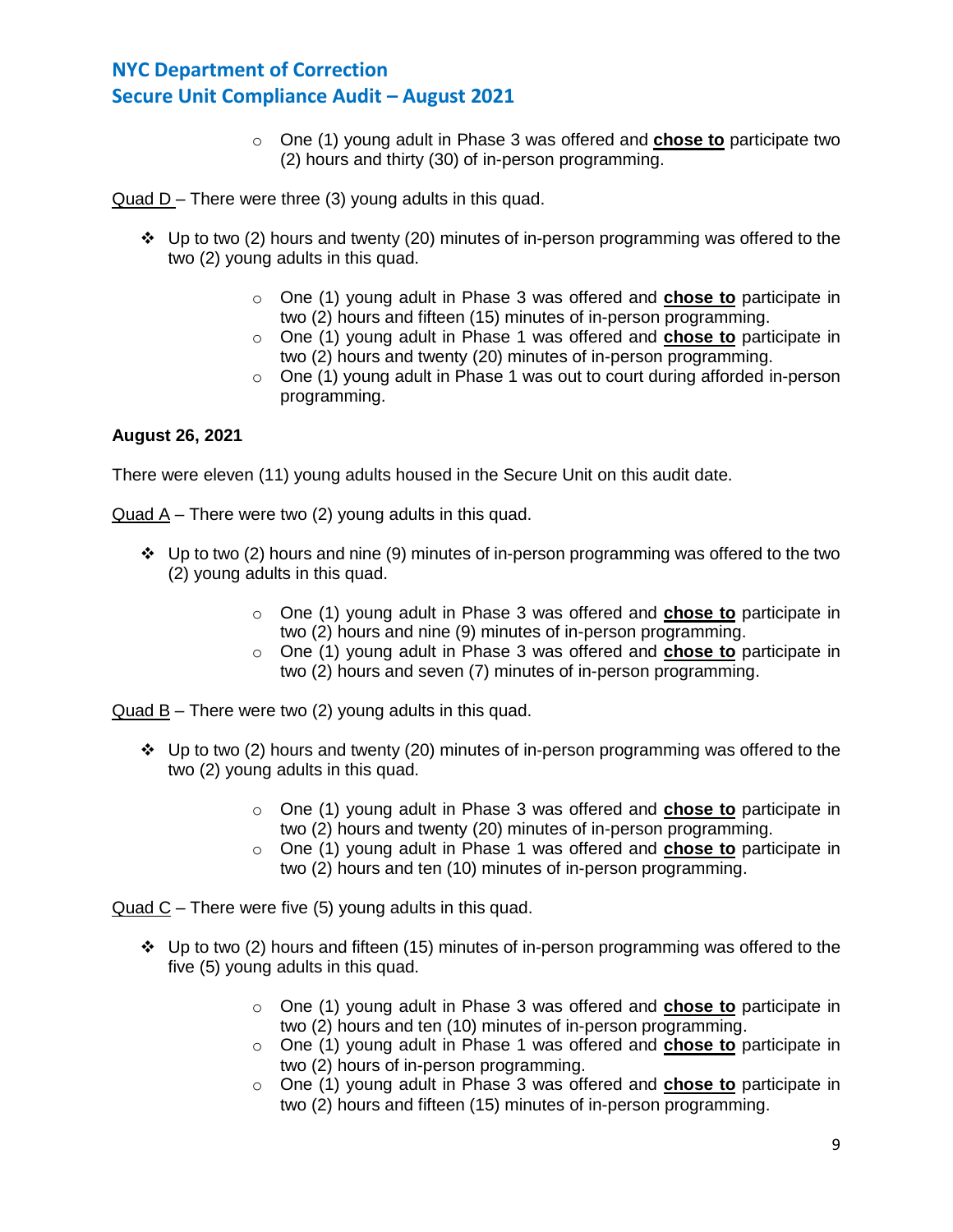- o One (1) young adult in Phase 3 was offered and **chose to** participate in two (2) hours and fifteen (15) minutes of in-person programming.
- o One (1) young adult in Phase 1 was offered and **chose to** participate in two (2) hours and ten (10) minutes of in-person programming.

 $Quad D -$  There were two (2) young adults in this quad.

- ❖ Up to two (2) hours and twenty (20) minutes of in-person programming was offered to the two (2) young adults in this quad.
	- o One (1) young adult in Phase 1 was offered and **chose to** participate in two (2) hours and twenty (20) minutes of in-person programming.
	- o One (1) young adult in Phase 1 was offered and **chose to** participate in two (2) hours and fifteen (15) minutes of in-person programming.

# **Education**

The NYC Department of Education offers educational services to all young adults in the Secure Unit. A young adult can enroll in educational services by completing and submitting the "Request for Educational Services" form upon admission. In addition, a young adult can enroll in educational services by completing the form in the Secure Unit. The NYC Department of Education began educational services on September 21, 2020 remotely to young adults who were enrolled in school. Each young adult was provided a tablet Monday through Friday from 9 a.m. to 2 p.m., with educational materials uploaded by the NYC Department of Education. Young adults were able to send messages and respond to messages with their teachers. In addition, a hotline number was established for young adults in the unit to speak with a teacher if they had any questions or needed support. As of December 14, 2020, the use of tablets to provide remote learning to young adults in the Secure Unit was suspended due to security concerns. Young adults in the unit were then provided educational learning packets instead of the tablets.

No school was afforded on the audit dates of August 3, 13, 17, and 26, 2021 due to summer recess and because no young adults were identified by the NYC Department of Education as mandated 12-month Individual Education Plan (IEP) students.

#### **August 3, 2021**

There were twelve (12) young adults in the Secure Unit on this audit date. On this audit date, no summer school educational services were provided because no young adults in the Secure Unit were 12-month IEP students.

#### **August 13, 2021**

There were twelve (12) young adults in the Secure Unit on this audit date. On this audit date, no summer school educational services were provided because no young adults in the Secure Unit were 12-month IEP students.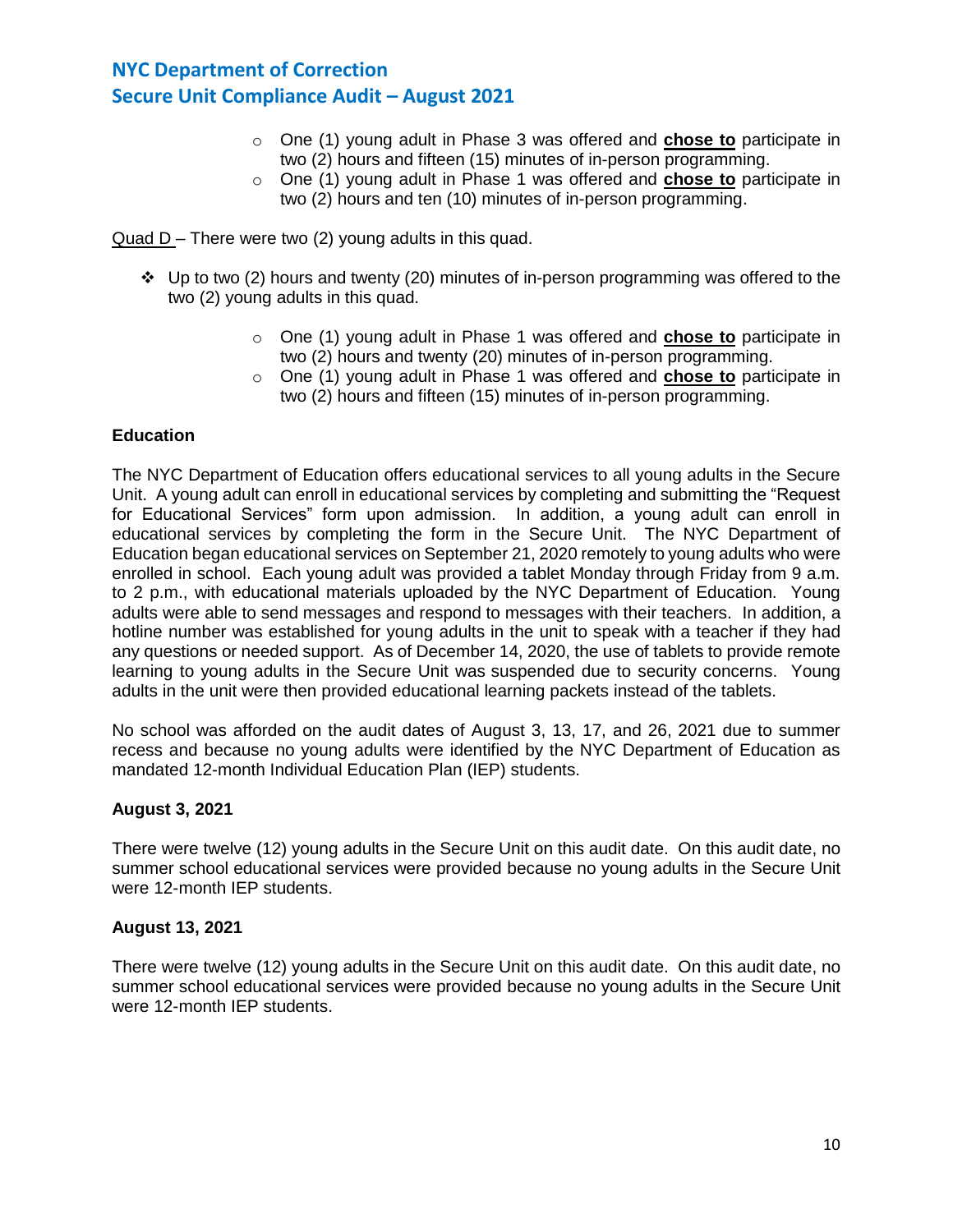# **August 17, 2021**

There were twelve (12) young adults in the Secure Unit on this audit date. On this audit date, no summer school educational services were provided because no young adults in the Secure Unit were 12-month IEP students.

# **August 26, 2021**

There were eleven (11) young adults in the Secure Unit on this audit date. On this audit date, no summer school educational services were provided because no young adults in the Secure Unit were 12-month IEP students.

# **Audit Recommendations**

Recommendations for the Secure Unit Audit Report are reported quarterly rather than monthly per an agreement with the Board of Correction. The Secure Unit Audit Report covering the month of May 2021 was the last Secure Unit Audit Report which indicated recommendations. A quarterly period has transpired since the last audit report with recommendations, and recommendations are therefore included in this audit report.

The following recommendations were indicated in the Secure Unit Audit Report covering the month of May 2021. The status of the Department's efforts to implement each of the recommendations listed below is indicated after each recommendation:

Lock-in/Lock-out

 $\triangleright$  The area supervisor shall review the housing area logbook on each tour, to determine whether all staff are consistently documenting the Phase 1, 2, and 3 lock-in and lock-out times for all persons in custody. When deficiencies are identified, the designated supervisory staff person shall counsel the relevant custody staff person and instruct him or her to record all required information.

**Status of implementation:** The facility re-issued Memorandum 014/21, entitled 11B Housing Area and Lock-in/Lock-out Logbook- Secure Unit (11B), which requires:

- $\circ$  Staff assigned to the Secure Unit are to record the Lock-in and Lock-out times of all young adults in the housing area logbook in accordance with their Phase level.
- $\circ$  Supervisory staff shall regularly review the housing area logbook and Lockin/Lock-out Logbook to determine whether staff are accurately recording the Lockin and Lock-out times for all young adults and individual young adults. When deficiencies are found, supervisors shall instruct staff to correct the deficiency and record the required information.

# Recreation

➢ Designated supervisory staff should regularly review the Special Housing Area Mandated Services Logbook and the housing area logbook to determine whether custody staff have recorded all required information, particularly the recreation commencement times and completion times. Supervisory staff shall ensure that custody staff are consistently and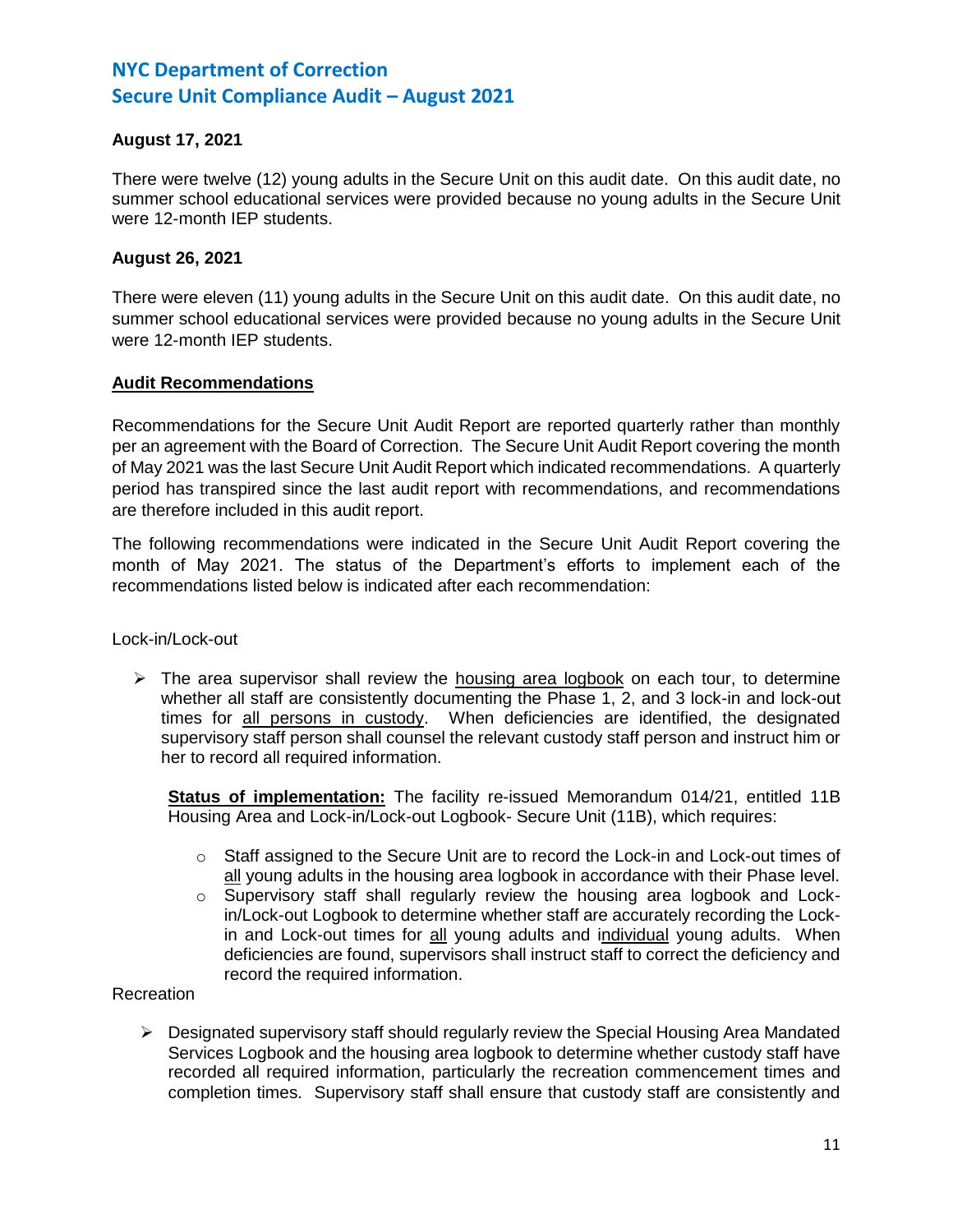accurately recording recreation information in both the Special Housing Area Mandated Services Logbook and the housing area logbook. The recreation information in these two logbooks should not conflict with one another. When deficiencies are identified, the designated supervisory staff person shall counsel the relevant custody staff person and instruct him or her to record all required information in both logbooks.

**Status of implementation:** The facility re-issued Memorandum 013/21, entitled Mandated Services Logbook-Recreation/Secure Unit (11B), which requires:

- $\circ$  Staff shall include the times in the Mandated Services Logbook that recreation commenced and completed.
- $\circ$  Staff shall record the following in the housing area logbook: the names of each young adult that participated in recreation, the times that recreation commenced and was completed, and/or was refused by a young adult.
- $\circ$  Supervisory staff shall regularly review the Mandated Services Logbook and the housing area logbook to determine whether staff have accurately recorded all required information pertaining to recreation.
- ➢ Law Library services were not afforded on May 27, 2021. The Director of Law Libraries, in conjunction with the facility administration, should ensure that designated staff are scheduled to provide Law Library services to young adults in the Secure Unit. In the case of staff absences, when possible, the Director of Law Libraries should assign other staff to provide Law Library coverage.

**Status of implementation:** The Director of Law Libraries reported that, according to the BOC Minimum Standards, "Legal coordinator coverage shall be provided during the extended absences of the regularly assigned Legal Coordinator(s)." The Director further stated that Law Library Coordinator coverage was provided on the day preceding and the day following each of the noted Law Library Coordinator absences.

The findings in the Secure Unit Audit Report covering August 2021 require the following three (3) recommendations:

Lock-in/Lock-out

➢ The area supervisor shall review the housing area logbook on each tour, to determine whether all staff are consistently documenting the Phase 1, 2, and 3 lock-in and lock-out times for all persons in custody. When deficiencies are identified, the designated supervisory staff person shall counsel the relevant custody staff person and instruct him or her to record all required information.

#### Recreation

- $\triangleright$  Designated supervisory staff shall ensure that there is sufficient custodial staff coverage, including supervisory custodial staff coverage, in the Secure Unit to ensure that young adults are provided with mandated recreation daily.
- $\triangleright$  Law Library services were not afforded on August 17 and August 26, 2021. The Director of Law Libraries, in conjunction with the facility administration, should ensure that designated staff are scheduled to provide Law Library services to young adults in the